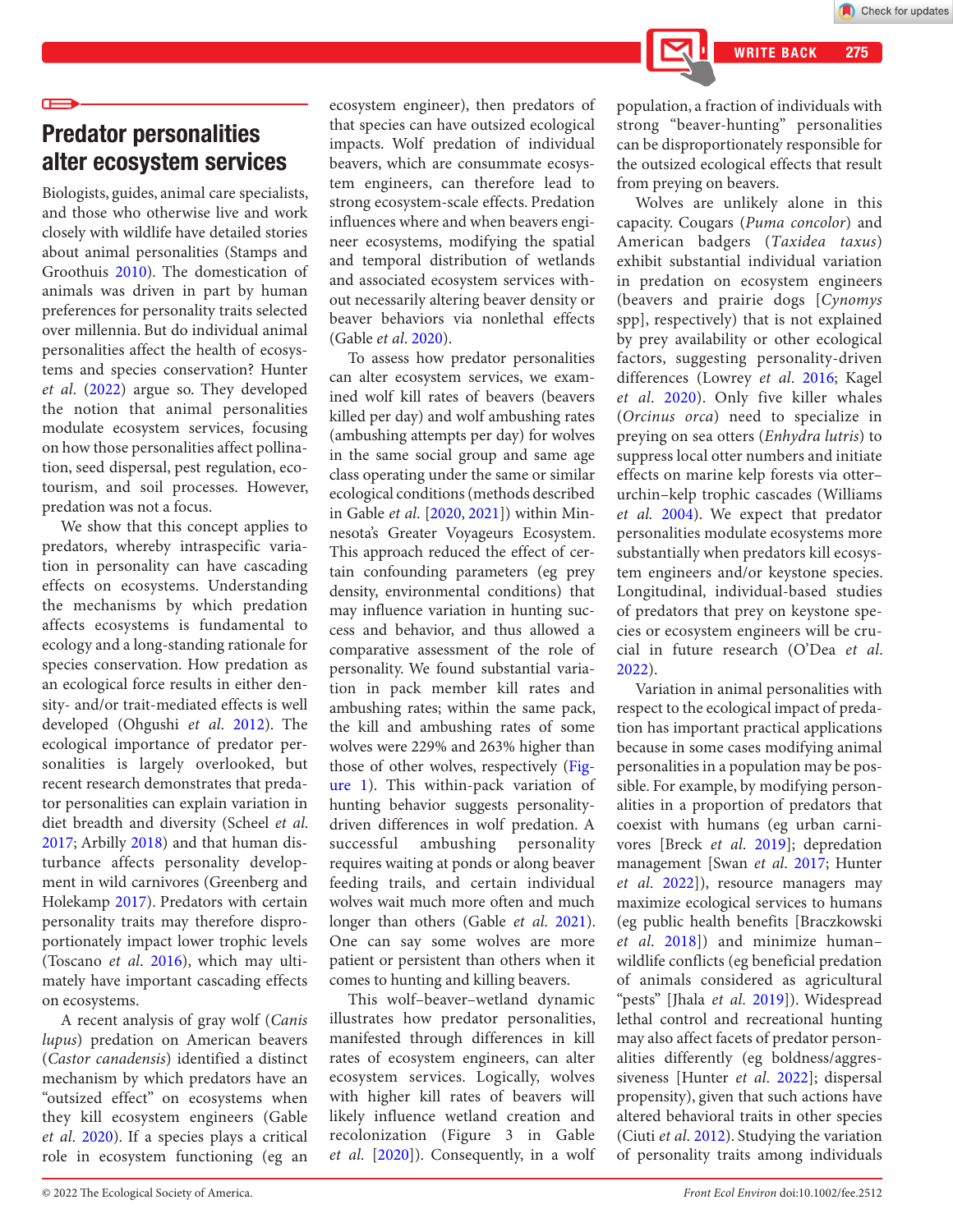

<span id="page-1-12"></span>

in predator populations is important to sustaining ecosystem services and our coexistence with carnivores.

### ■ Data Availability Statement

Data are sensitive and cannot be provided publicly due to the current status of wolves in Minnesota under the US Endangered Species Act. Please query Joseph Bump [\(bump@umn.edu](mailto:bump@umn.edu)) to obtain data.

### **Joseph Bump[1](#page-1-19) \*, Thomas Gable[1](#page-1-19) , Sean Johnson-Bice[2](#page-1-20) , Austin Homkes[1](#page-1-19) ,**  Danielle Freund<sup>[1](#page-1-19)</sup>, Steve Windels<sup>3</sup>, and **Stotra Chakrabart[i4](#page-1-22)**

<span id="page-1-22"></span><span id="page-1-21"></span><span id="page-1-20"></span><span id="page-1-19"></span>*1 Department of Fisheries, Wildlife, and Conservation Biology, University of Minnesota, Minneapolis, MN \*(bump@ umn.edu); <sup>2</sup> University of Manitoba, Winnipeg, Canada; <sup>3</sup> Voyageurs National Park, International Falls, MN; <sup>4</sup> Macalester College, Saint Paul, MN*

- <span id="page-1-16"></span>Arbilly M. 2018. High-magnitude innovators as keystone individuals in the evolution of culture. *Philos Trans R Soc B* **373**: 20170053.
- <span id="page-1-7"></span>Braczkowski AR, O'Bryan CJ, Stringer MJ, *et al*. 2018. Leopards provide public health benefits in Mumbai, India. *Front Ecol Environ* **16**: 176–82.
- <span id="page-1-4"></span>Breck SW, Poessel SA, Mahoney P, *et al*. 2019. The intrepid urban coyote: a comparison of bold and exploratory behavior in coyotes from urban and rural environments. *Sci Rep* **9**: 1–11.
- <span id="page-1-9"></span>Ciuti S, Muhly TB, Paton DG, *et al*. 2012. Human selection of elk behavioural traits in a landscape of fear. *Proc Royal Soc B* **279**: 4407–16.
- <span id="page-1-11"></span>Gable TD, Homkes AT, Johnson-Bice SM, *et al*. 2021. Wolves choose ambushing locations to counter and capitalize on the sensory abilities of their prey. *Behav Ecol* **32**: 339–48.
- <span id="page-1-10"></span>Gable TD, Johnson-Bice SM, Homkes AT, *et al*. 2020. Outsized effect of predation:

wolves alter wetland creation and recolonization by killing ecosystem engineers. *Sci Adv* **6**: p.eabc5439.

- <span id="page-1-17"></span>Greenberg JR and Holekamp KE. 2017. Human disturbance affects personality development in a wild carnivore. *Anim Behav* **132**: 303–12.
- <span id="page-1-6"></span>Hunter Jr ML, Boone SR, Brehm AM, and Mortelliti A. 2022. Modulation of ecosystem services by animal personalities. *Front Ecol Environ* **20**: 58–63.
- <span id="page-1-8"></span>Jhala YV, Banerjee K, Chakrabarti S, *et al*. 2019. Asiatic lion: ecology, economics, and politics of conservation. *Front Ecol Evol* **7**: 312.
- <span id="page-1-1"></span>Kagel SM, Ziejka RS, Averilla LM, *et al*. 2020. Relentless predation on Gunnison's prairie dogs (*Cynomys gunnisoni*) by a single American badger (*Taxidea taxus*). *West N Am Naturalist* **80**: 345–50.
- <span id="page-1-0"></span>Lowrey B, Elbroch LM, and Broberg L. 2016. Is individual prey selection driven by chance or choice? A case study in cougars (*Puma concolor*). *Mammal Res* **61**: 353–59.
- <span id="page-1-3"></span>O'Dea RE, Noble DW, and Nakagawa S. 2022. Unifying individual differences in personality, predictability and plasticity: a practical guide. *Methods Ecol Evol* **13**: 278–93.
- <span id="page-1-14"></span>Ohgushi T, Schmitz O, and Holt RD (Eds). 2012. Trait-mediated indirect interactions: ecological and evolutionary perspectives. Cambridge, UK: Cambridge University Press.
- <span id="page-1-15"></span>Scheel D, Leite T, Mather J, *et al*. 2017. Diversity in the diet of the predator *Octopus cyanea* in the coral reef system of Moorea, French Polynesia. *J Nat Hist* **51**: 2615–33.
- <span id="page-1-13"></span>Stamps J and Groothuis TG. 2010. The development of animal personality: relevance, concepts and perspectives. *Biol Rev* **85**: 301–25.
- <span id="page-1-5"></span>Swan GJ, Redpath SM, Bearhop S, *et al*. 2017. Ecology of problem individuals and the efficacy of selective wildlife management. *Trends Ecol Evol* **32**: 518–30.
- <span id="page-1-18"></span>Toscano BJ, Gownaris NJ, Heerhartz SM, *et al*. 2016. Personality, foraging behavior and specialization: integrating behavioral and food web ecology at the individual level. *Oecologia* **182**: 55–69.
- <span id="page-1-2"></span>Williams TM, Estes JA, Doak DF, *et al*. 2004. Killer appetites: assessing the role of predators in ecological communities. *Ecology* **85**: 3373–84.